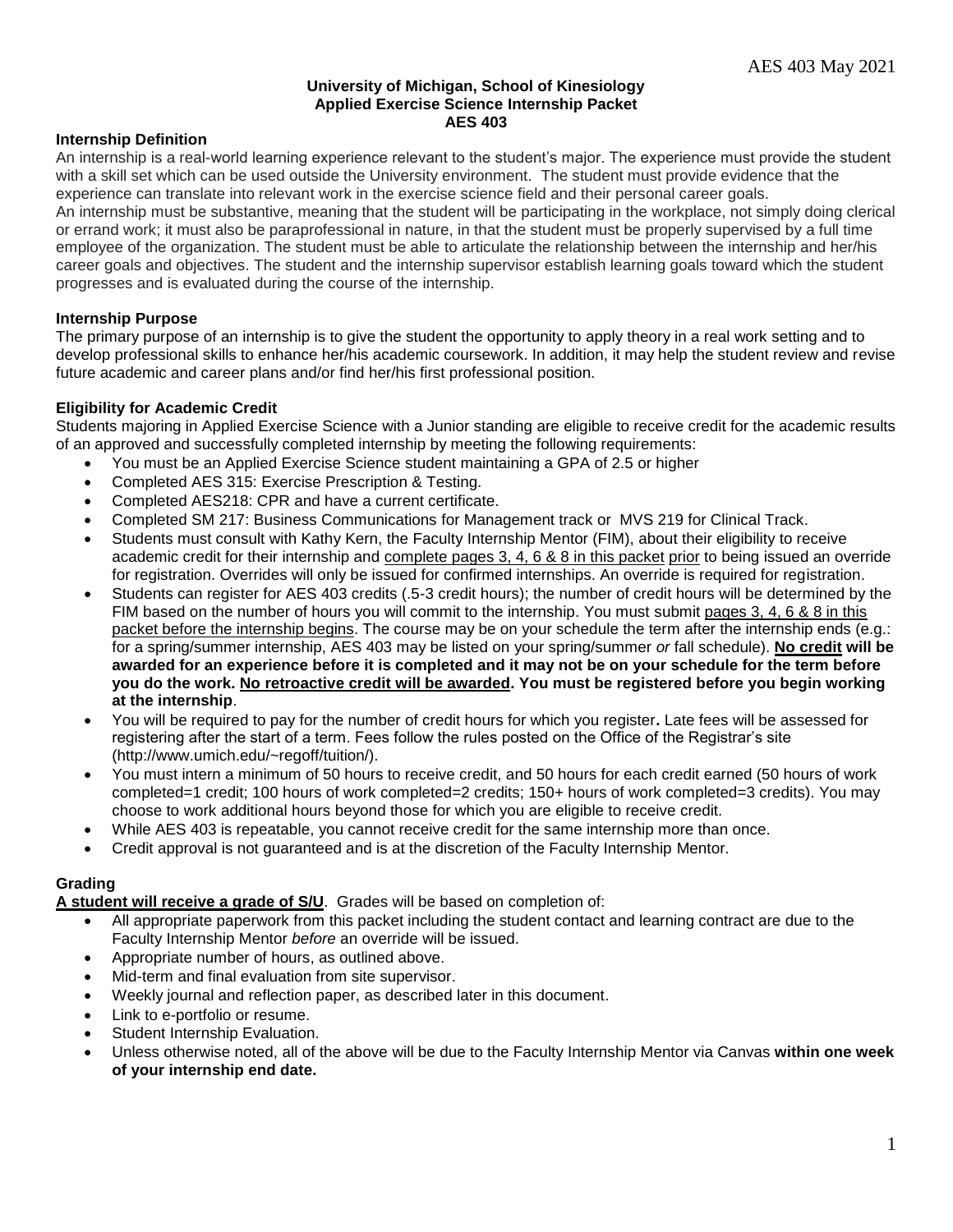# **Responsibilities of the Student**

#### **Before Registration:**

- Meet with the Faculty Internship Mentor (FIM) or attend internship orientation session to discuss internship sites, policies, procedures, etc. and to share what you hope to gain through the experience.
- Obtain the internship.
- Complete Internship Information and Student Acknowledgement.
- Complete the Internship Learning Plan and meet with Site Supervisor to review. Obtain his or her signature.
- Meet with FIM to discuss internship so that the faculty may determine whether it will meet criteria listed under definition and therefore be considered legitimate internship opportunity. Share what you hope to gain through the experience.
- Obtain override for AES 403 from the FIM. (The override will only be given after the FIM has received a signed copy of the Student Acknowledgement, Responsibilities of the Site Supervisor, and Internship Learning Plan in addition to page 3).

# **During Internship:**

- Maintain a weekly journal during the internship. It is suggested that each Friday you record in your journal the number of hours worked that week, as well as a description of what projects/activities you participated in, and your main accomplishments for that week. Each journal entry should conclude by listing your goals for the next week. Each week's journal entry should be at least two paragraphs: Para. 1) a description of the week's activities, and Para. 2) your goals for the following week.
	- **Upload the journal every week to Canvas by midnight Sunday starting the first week and ending the last week of the internship.**
- Give the midterm and final evaluation forms to the site supervisor halfway through and on the last day of the internship, respectively. Both evaluations must be submitted from your supervisor directly to the Faculty internship Mentor via email or fax. The midterm evaluation is due at the midpoint of the internship; the final evaluation is due within one week of the end of the internship.

# **At the End of the Semester:**

- Final reflection paper to the FIM, via Canvas
- Update your e-portfolio/resume with a description of your internship and related work samples (when permitted by employer)
- Complete the Internship Site Survey. Follow this [link](https://forms.gle/aAZ15BvMMQ3LWuiF8) to complete the survey <https://forms.gle/aAZ15BvMMQ3LWuiF8> Also see the Canvas site for the link.
- Passing grade of 75/100 on journal and paper and overall rating of 2.5 from employer evaluation Information regarding the requirements for the final papers and e-portfolio is provided later in this packet.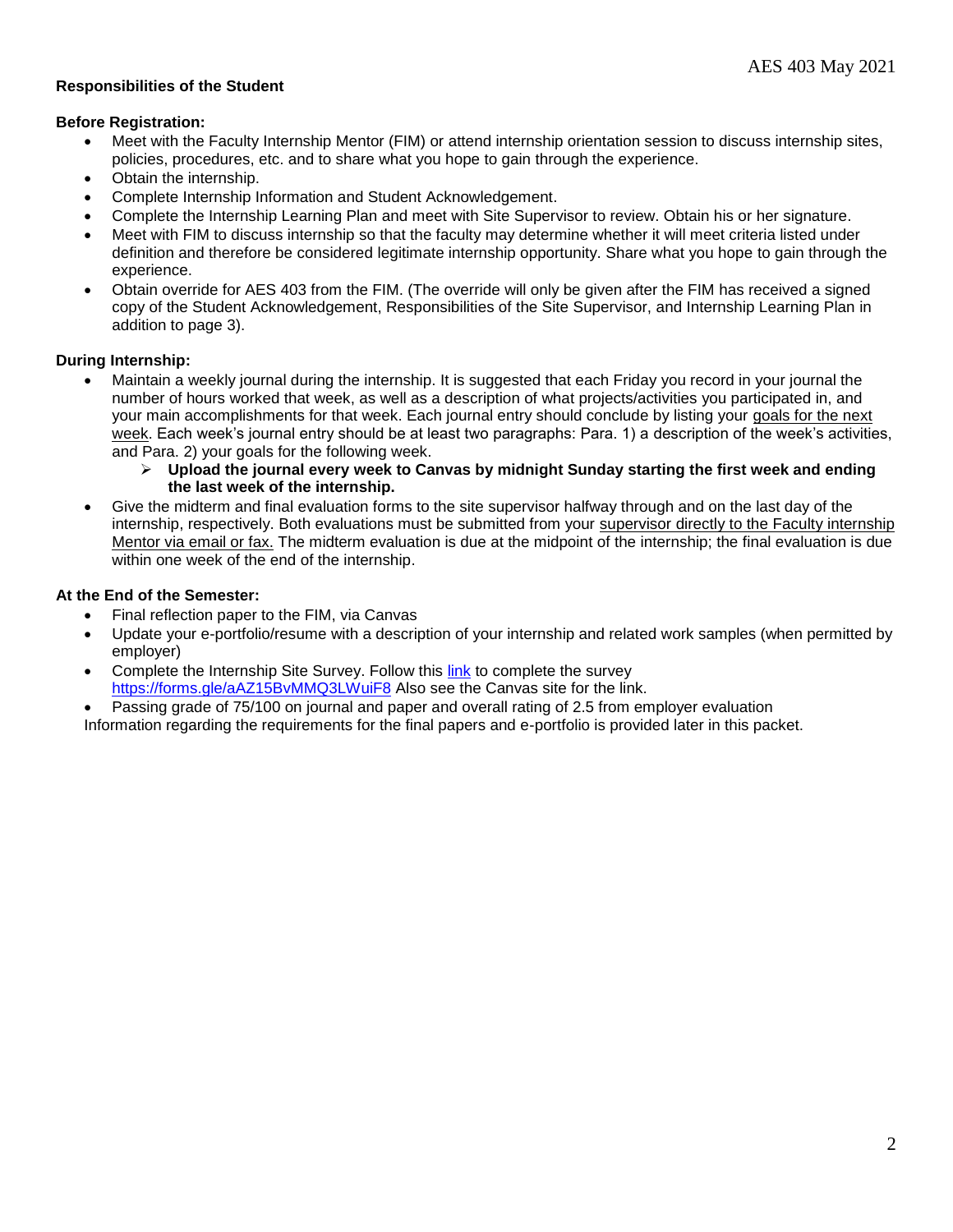# **Internship Information** - **Completed by Student and Submitted Via Email to Faculty Internship Mentor**:

NOTE: The internship information must be submitted to the Faculty Internship Mentor via email along with a completed copy of the (Student Acknowledgement, Internship Learning Plan, and Supervisor Responsibilities pages **before** an override will be issued to register for AES 403).

|                                            | Credit Hours (Circle one): .5 1 2 3 Term and Year You will Register for AES403: |                                                                                                                                                                                                                                |                                                                                                                |  |  |  |
|--------------------------------------------|---------------------------------------------------------------------------------|--------------------------------------------------------------------------------------------------------------------------------------------------------------------------------------------------------------------------------|----------------------------------------------------------------------------------------------------------------|--|--|--|
|                                            |                                                                                 |                                                                                                                                                                                                                                | <b>Graduation Year:</b>                                                                                        |  |  |  |
|                                            |                                                                                 |                                                                                                                                                                                                                                |                                                                                                                |  |  |  |
| Internship                                 |                                                                                 |                                                                                                                                                                                                                                |                                                                                                                |  |  |  |
|                                            |                                                                                 | Address of Internship Site (and site name if different from organization name):                                                                                                                                                |                                                                                                                |  |  |  |
|                                            |                                                                                 |                                                                                                                                                                                                                                |                                                                                                                |  |  |  |
| Internship Position                        |                                                                                 |                                                                                                                                                                                                                                |                                                                                                                |  |  |  |
| Supervisor's                               |                                                                                 |                                                                                                                                                                                                                                |                                                                                                                |  |  |  |
| Supervisor's                               |                                                                                 |                                                                                                                                                                                                                                |                                                                                                                |  |  |  |
| Supervisor's                               |                                                                                 |                                                                                                                                                                                                                                |                                                                                                                |  |  |  |
| Supervisor's Email                         |                                                                                 | Address: Andreas Address: Address: Address: Address: Address: Address: Address: Address: Address: Address: Address: Address: Address: Address: Address: Address: Address: Address: Address: Address: Address: Address: Address |                                                                                                                |  |  |  |
|                                            | Internship Compensation other than credit (Circle all that apply):              |                                                                                                                                                                                                                                |                                                                                                                |  |  |  |
| Paid Hourly                                | Paid Stipend                                                                    | Unpaid                                                                                                                                                                                                                         |                                                                                                                |  |  |  |
|                                            |                                                                                 |                                                                                                                                                                                                                                | Internship Beginning Date:________________________________ Internship Ending Date:____________________________ |  |  |  |
| Hours Per Week:________________________    |                                                                                 |                                                                                                                                                                                                                                |                                                                                                                |  |  |  |
| Please describe how you learned about this |                                                                                 |                                                                                                                                                                                                                                |                                                                                                                |  |  |  |
|                                            |                                                                                 |                                                                                                                                                                                                                                |                                                                                                                |  |  |  |

Job Description: Describe in detail the roles and responsibilities you will hold during the internship. Please list duties and projects to be completed. If additional space is needed, please attach an extra sheet.

\_\_\_\_\_\_\_\_\_\_\_\_\_\_\_\_\_\_\_\_\_\_\_\_\_\_\_\_\_\_\_\_\_\_\_\_\_\_\_\_\_\_\_\_\_\_\_\_\_\_\_\_\_\_\_\_\_\_\_\_\_\_\_\_\_\_\_\_\_\_\_\_\_\_\_\_\_\_\_\_\_\_\_\_\_\_\_\_\_\_\_\_\_ \_\_\_\_\_\_\_\_\_\_\_\_\_\_\_\_\_\_\_\_\_\_\_\_\_\_\_\_\_\_\_\_\_\_\_\_\_\_\_\_\_\_\_\_\_\_\_\_\_\_\_\_\_\_\_\_\_\_\_\_\_\_\_\_\_\_\_\_\_\_\_\_\_\_\_\_\_\_\_\_\_\_\_\_\_\_\_\_\_\_\_\_\_ \_\_\_\_\_\_\_\_\_\_\_\_\_\_\_\_\_\_\_\_\_\_\_\_\_\_\_\_\_\_\_\_\_\_\_\_\_\_\_\_\_\_\_\_\_\_\_\_\_\_\_\_\_\_\_\_\_\_\_\_\_\_\_\_\_\_\_\_\_\_\_\_\_\_\_\_\_\_\_\_\_\_\_\_\_\_\_\_\_\_\_\_\_  $\Box$ \_\_\_\_\_\_\_\_\_\_\_\_\_\_\_\_\_\_\_\_\_\_\_\_\_\_\_\_\_\_\_\_\_\_\_\_\_\_\_\_\_\_\_\_\_\_\_\_\_\_\_\_\_\_\_\_\_\_\_\_\_\_\_\_\_\_\_\_\_\_\_\_\_\_\_\_\_\_\_\_\_\_\_\_\_\_\_\_\_\_\_\_\_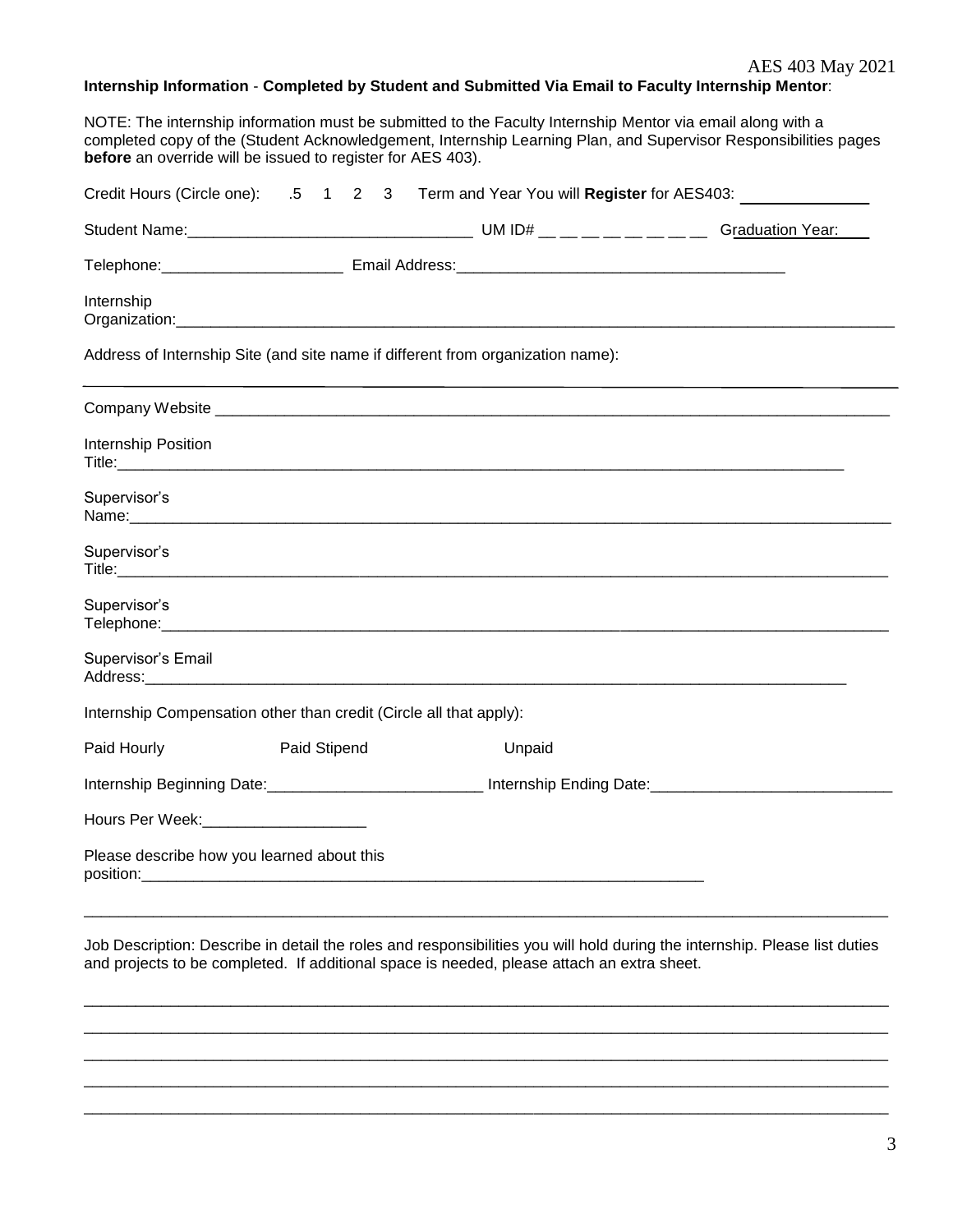#### **Student Acknowledgement - AES403**

Please read and **initial** each statement below.

\_\_\_\_ I have thoroughly read and understand the Responsibilities of the Student section of this document and agree to abide by those responsibilities, as well as by the Internship Learning Plan.

\_\_\_ I understand that if I misrepresent the internship experience or fail to abide by the Responsibilities of the Student section of this document that I can risk being subject to Kinesiology's academic misconduct policy and/or loss of internship credit.

I understand that neither the University of Michigan, or any of the University's employees or agents, are responsible for any of the expenses, property damages or personal injuries that I may experience or that I may cause to others, in connection with my participation in this internship.

\_\_\_I am aware that if I'm asked to sign a Non-Disclosure Agreement (NDA), non-compete, releases and or waivers, that I have the right to have a site's form reviewed by mine or my family's attorney (or Student Legal Services) and decide for myself whether or not to sign it.

\_\_\_ I understand that successfully completing my work onsite is only one part of the experience and that in order to receive a satisfactory grade, I must complete the academic components outlined in this packet.

\_\_\_I agree to conduct myself in a professional manner in all of my internship activities, both in and outside of the internship site setting. I will represent the excellence of the School of Kinesiology's AES Program and the University of Michigan in all that I do relevant the internship.

I certify that I have read the information above and that I understand it.

| <b>Student Name (Printed)</b> | <b>UMID Number</b> |  |
|-------------------------------|--------------------|--|
| <b>Student Signature</b>      | Date               |  |
| FIM Initials                  | Internal use only  |  |
| Credits to be issued          | Enrollment term    |  |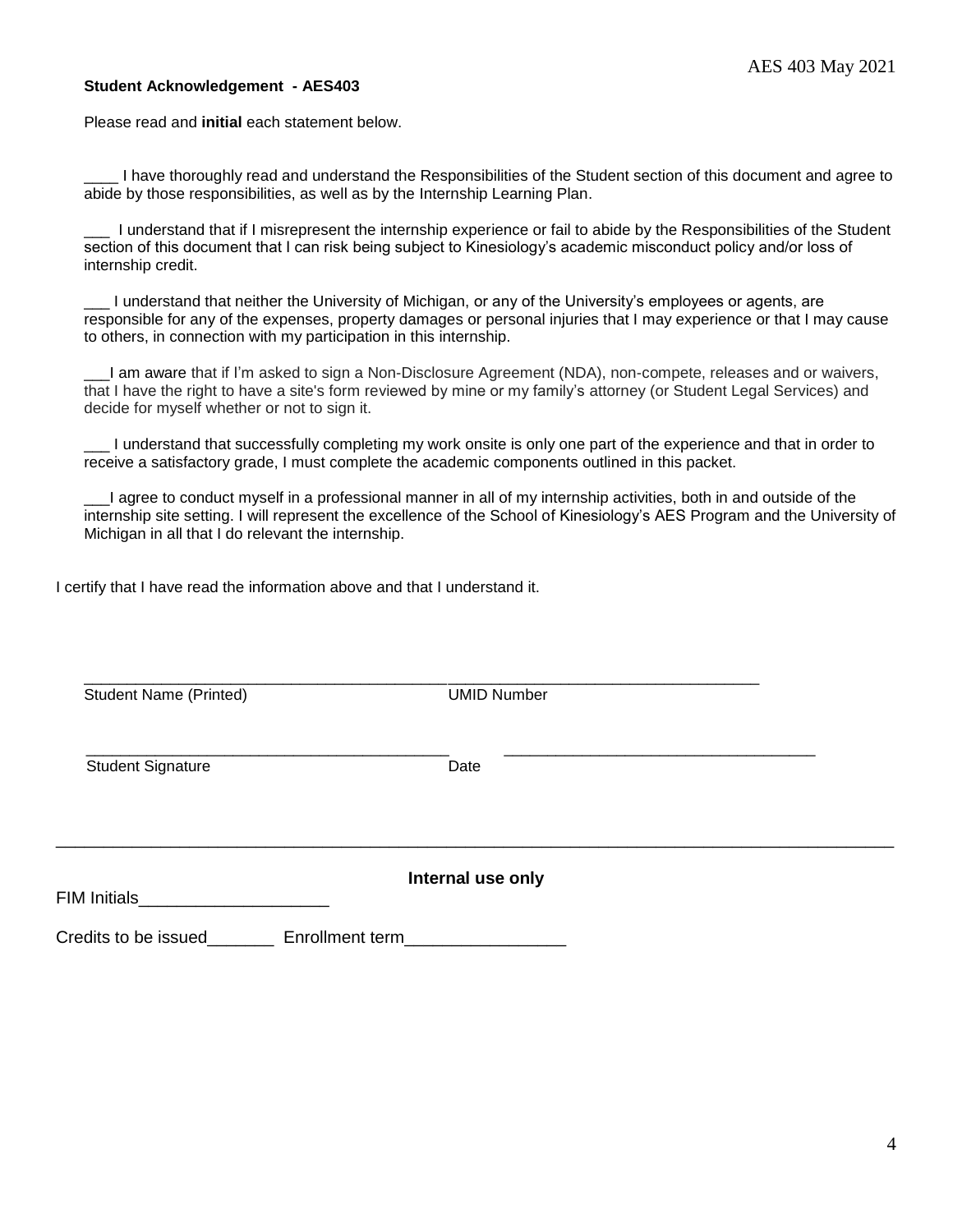# **Responsibilities of the University**

#### **Faculty Internship Mentor - FIM**

- Advise students on choosing internship sites.
- Discuss internship opportunity with the student to verify that it is a legitimate experience that will aid his or her career goals, supplement material taught in Kinesiology courses, and meet all criteria described in the definition of an internship found in this document.
- Discuss with the student how the internship experience will fit into the student's academic plan.
- Review the Internship Learning Plan.
- Gather all documents provided by the student and enter grades (S/U) based on the student's completion of internship requirements.
- Read student's papers and evaluations and discuss any concerns with the faculty internship mentor.
- Submit final grades to the Registrar's Office for official recording.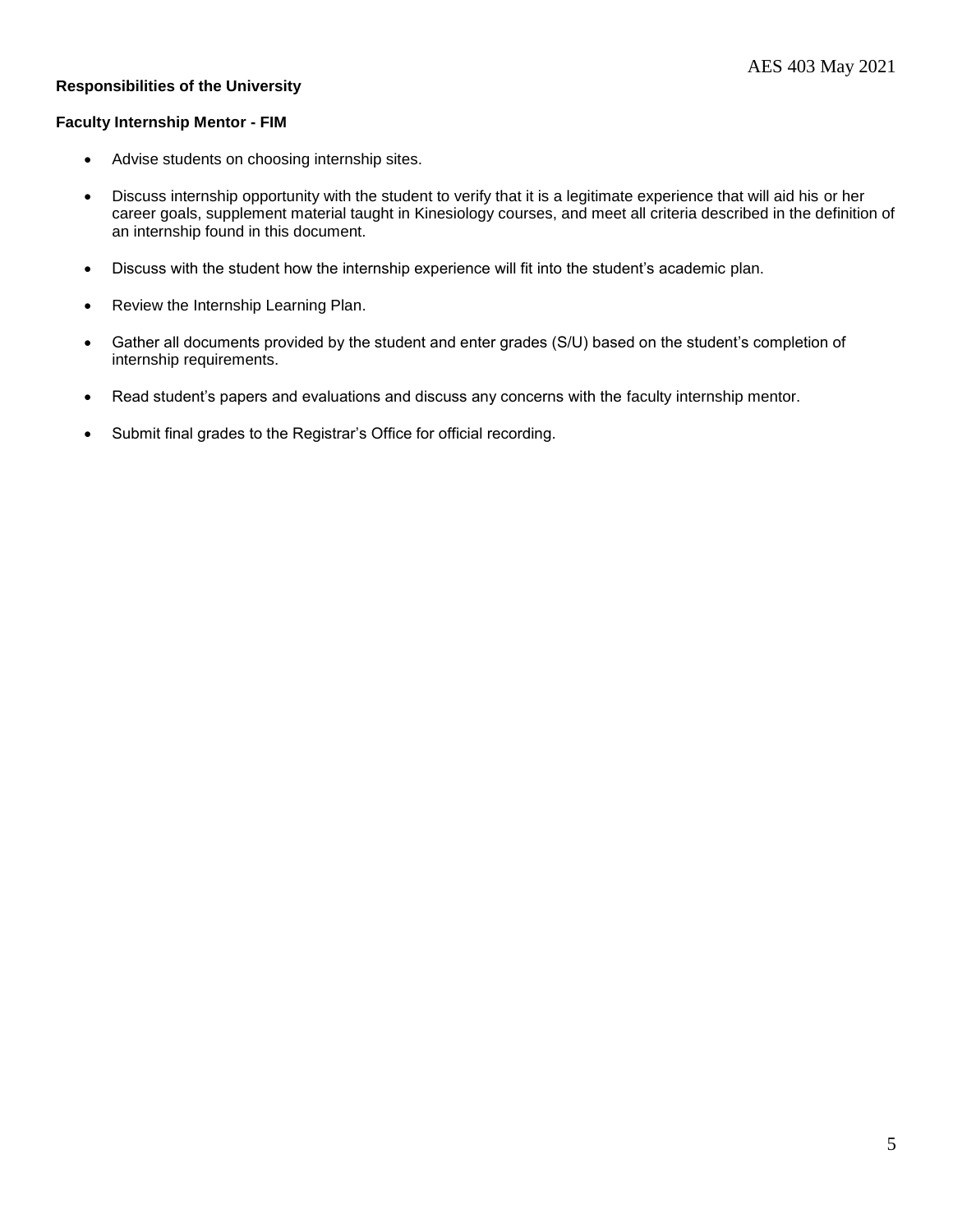**Responsibilities of the Site Supervisor**

- **I will:**
	- Carefully and clearly define the student's internship position, project, activities, and/or other form of assignment.
	- Help develop, review, abide by, and conduct the internship in accordance with the student's Internship Learning Plan.
	- Provide the student with clear expectations in terms of productivity and educational growth.
	- Provide the student with sufficient space, contact with other internship site personnel, materials, and supplies, and information needed to accomplish the Internship Learning Plan's goals.
	- Help the student to understand the objectives of their internship position, project, activities, and/or assignment and the setting in which they will be conducting such activities (e.g., office rules and dress codes).
	- Make the student aware of your expectations with respect to reporting, consultation, and deadlines.
	- Supervise the student's progress, performance, and accomplishments in the internship setting.
	- Evaluate the student's performance at the mid-point and the end of the internship, using the Kinesiology evaluation forms provided by the student, discuss the evaluations with the student, sign the evaluations, and give the signed copies to the student to turn in to the Faculty Internship Mentor.
	- Consult with the internship site's administrator(s) regarding compliance with the Fair Labor Standards Act (FLSA), ownership of intellectual property, general liability issues, and/or any other potential areas of concerns in connection with the internship.
	- Contact the Faculty Internship Mentor (Kathy Kern klkern@umich.edu) to discuss any issues that arise during the course of the internship.
	- Understand that the student is to be actively engaged at the internship site and **will not** simply be doing clerical or errand activities as part of the internship experience.
	- Understand that the student **will not** be expected to incur any costs (other than for personal expenses such as travel to/from the internship site location and meals) associated with this internship experience.
	- Understand that the student will be free at any time to refrain from doing an internship activity, to end the day's internship activities, or to end the internship experience altogether.
	- Understand that I can end the student's daily internship activities, or end the internship experience altogether, and will communicate any issues I have regarding the internship to the Faculty Internship Mentor.

\_\_\_\_\_\_\_\_\_\_\_\_\_\_\_\_\_\_\_\_\_\_\_\_\_\_\_\_\_\_\_\_\_\_\_\_\_\_\_\_\_\_ \_\_\_\_\_\_\_\_\_\_\_\_\_\_\_\_\_\_\_\_\_\_\_\_\_\_\_\_\_\_\_\_\_\_\_\_

 $\frac{1}{2}$  ,  $\frac{1}{2}$  ,  $\frac{1}{2}$  ,  $\frac{1}{2}$  ,  $\frac{1}{2}$  ,  $\frac{1}{2}$  ,  $\frac{1}{2}$  ,  $\frac{1}{2}$  ,  $\frac{1}{2}$  ,  $\frac{1}{2}$  ,  $\frac{1}{2}$  ,  $\frac{1}{2}$  ,  $\frac{1}{2}$  ,  $\frac{1}{2}$  ,  $\frac{1}{2}$  ,  $\frac{1}{2}$  ,  $\frac{1}{2}$  ,  $\frac{1}{2}$  ,  $\frac{1$ 

I certify that I have read the information above and understand it.

Supervisor Name (Printed) Supervisor Name

Supervisor Signature Date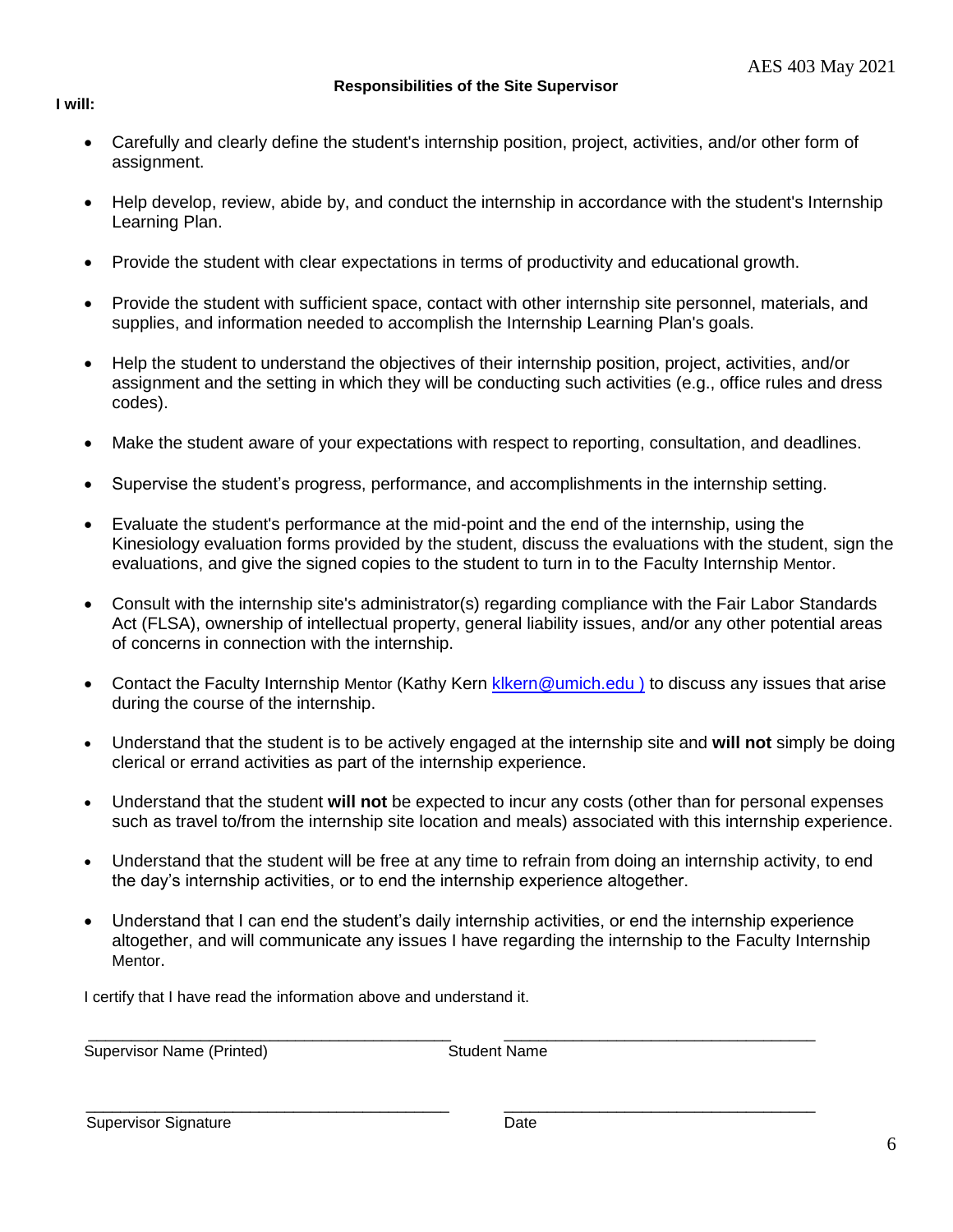# **Internship Learning Plan**

#### **Guidelines**

The objectives to be gained through an internship differ among individuals. Establishing Learning Goals ahead of time will help the student get more out of the experience because he or she will better understand what and how they are learning from the internship. A Learning Plan should include such items as: Learning Goals, Strategies, Self-evaluation methods. The student should prepare the Learning Plan and share it with the Site Supervisor to ensure that he or she understands the student's goals and can help structure the experience accurately.

The following are guidelines for producing the Learning Contract:

#### **1. Learning Goal(s)**

Describe what you intend to learn through the internship. Be specific. Is your primary aim gaining, applying, or testing a particular body of knowledge, or acquiring or improving upon a skill (e.g., advocacy, advising, writing, supervising)? Are you interested in testing a career interest and your own suitability for that career, or trying to clarify the direction of your remaining college years? Is your purpose to get a permanent job? Write one sentence for each goal. Number your goals so that the items you list under Strategies and Evaluation Method below will correspond to the relevant goals.

#### **2. Strategies**

Describe what you will do to reach your goals. Will you undergo training? How many hours? Will you be working on a specific project? Will you ask your faculty advisor or site supervisor to recommend certain materials, books or articles for you to read? Will you attend any related conferences or meetings? Do you plan to do some informational interviewing with professionals in the career track you have selected or observe others in action? Have you thought about visiting another site to get a broader perspective? You can use more than one strategy to meet each goal.

#### **3. Self-Evaluation Method**

Describe the evaluation method you will use to show others that you have achieved, or made progress toward your learning goals. You will keep a weekly journal and summarize your experience in a five (5) page paper. How will you evaluate yourself? What are you going to do with the information you learn upon the completion of your internship?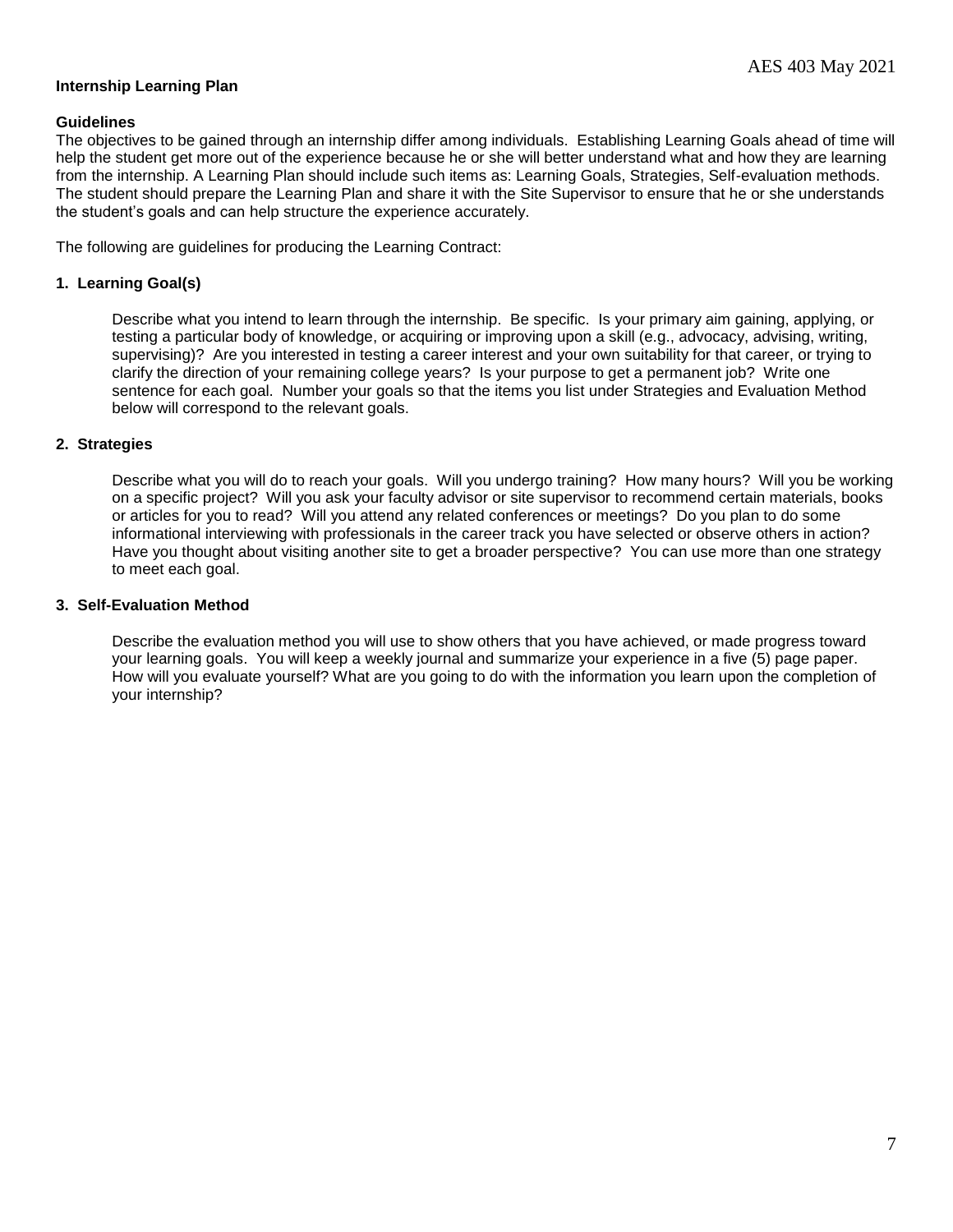# **Internship Learning Plan**

| Learning Goal(s)                                                                                            |  |
|-------------------------------------------------------------------------------------------------------------|--|
|                                                                                                             |  |
|                                                                                                             |  |
|                                                                                                             |  |
|                                                                                                             |  |
|                                                                                                             |  |
| Strategies (Your strategies should correspond to your Learning Goals)                                       |  |
|                                                                                                             |  |
|                                                                                                             |  |
|                                                                                                             |  |
|                                                                                                             |  |
| Self-Evaluation Method                                                                                      |  |
|                                                                                                             |  |
| 2.                                                                                                          |  |
|                                                                                                             |  |
| $\mathbf{\Lambda}$                                                                                          |  |
| 5.                                                                                                          |  |
| Please sign below indicating the student has shared their Learning Plan with you.<br><b>Site Supervisor</b> |  |
|                                                                                                             |  |
| Student                                                                                                     |  |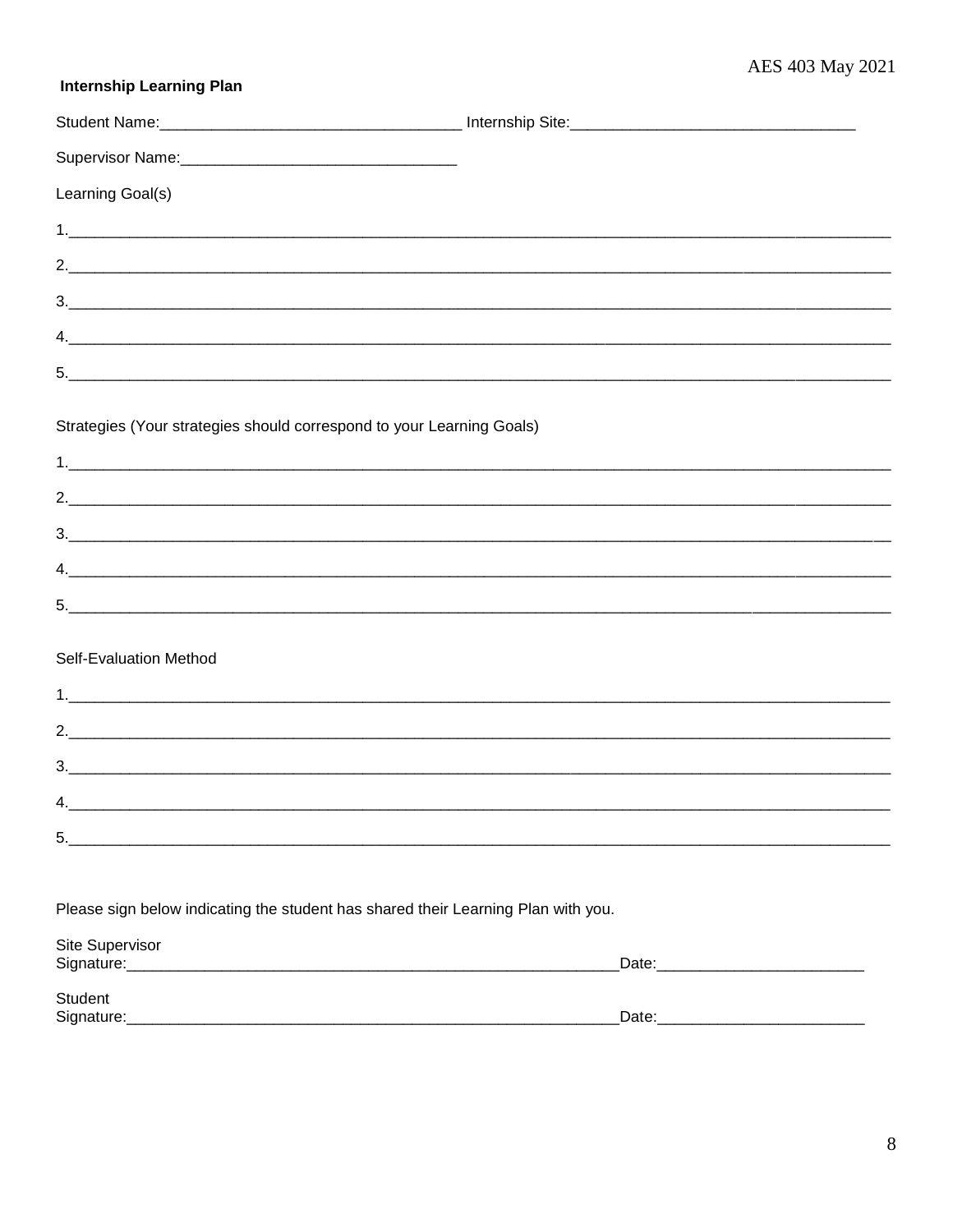# AES 403 May 2021

|                                                                                                                            | <b>UNIVERSITY OF MICHIGAN-School of Kinesiology</b><br><b>Applied Exercise Science</b> |                |                                       |                |                   |
|----------------------------------------------------------------------------------------------------------------------------|----------------------------------------------------------------------------------------|----------------|---------------------------------------|----------------|-------------------|
| <b>Student Evaluation please circle</b>                                                                                    |                                                                                        |                | <b>Midterm Example 2006</b>           |                | <b>Final</b>      |
| <b>Student</b>                                                                                                             |                                                                                        |                |                                       |                |                   |
|                                                                                                                            |                                                                                        |                |                                       |                |                   |
|                                                                                                                            |                                                                                        |                |                                       |                |                   |
|                                                                                                                            |                                                                                        |                |                                       |                |                   |
|                                                                                                                            |                                                                                        |                |                                       |                |                   |
|                                                                                                                            |                                                                                        |                |                                       |                |                   |
|                                                                                                                            |                                                                                        |                |                                       |                |                   |
| Directions: Please circle those qualities that apply to the student's performance using the scale below.<br>1. Outstanding | 2. Above Average 3. Average 4. Below Average                                           |                |                                       |                | 5. Unsatisfactory |
| <b>Academic Preparation:</b>                                                                                               |                                                                                        |                |                                       |                |                   |
| <b>Verbal Communication Skills</b>                                                                                         | $\mathbf{1}$                                                                           | $\overline{2}$ | 3                                     | 4              | 5                 |
| <b>Written Communication Skills</b>                                                                                        | $\mathbf{1}$                                                                           | $\frac{2}{2}$  | $\begin{array}{c} 3 \\ 3 \end{array}$ | $\overline{4}$ | 5                 |
| <b>Computer Skills</b>                                                                                                     | 1                                                                                      |                |                                       | $\overline{4}$ | 5                 |
| Overall Knowledge of Area                                                                                                  | 1                                                                                      | $\overline{2}$ | 3                                     | $\overline{4}$ | 5                 |
| <b>Work Habits:</b>                                                                                                        |                                                                                        |                |                                       |                |                   |
| Punctuality                                                                                                                | 1                                                                                      | $\overline{2}$ | 3                                     | 4              | 5                 |
| Dependability                                                                                                              | 1                                                                                      | $2^{\circ}$    | $3^{\circ}$                           | $\overline{4}$ | 5                 |
| Personal Appearance                                                                                                        | 1                                                                                      | $\overline{2}$ | $3^{\circ}$                           | $\overline{4}$ | 5                 |
| Initiative                                                                                                                 | 1                                                                                      | $\overline{2}$ | 3                                     | $\overline{4}$ | $\sqrt{5}$        |
| Self-Confidence                                                                                                            | 1                                                                                      | $\overline{2}$ | 3                                     | 4              | 5                 |
|                                                                                                                            |                                                                                        |                |                                       |                |                   |
|                                                                                                                            |                                                                                        |                |                                       |                |                   |
|                                                                                                                            |                                                                                        |                |                                       |                |                   |
| <b>Task Performance</b>                                                                                                    |                                                                                        |                |                                       |                |                   |
| <b>Completes Assigned Tasks Accurately</b>                                                                                 | 1                                                                                      | 2              | 3                                     | 4              | 5                 |
| Pays Attention to Detail                                                                                                   |                                                                                        | $\overline{2}$ | 3                                     | 4              | 5                 |
| Utilizes Time/Energy Management                                                                                            |                                                                                        | $\overline{2}$ | 3                                     | $\overline{4}$ | 5                 |
| <b>Meets Deadlines</b>                                                                                                     |                                                                                        | $\overline{2}$ | $\ensuremath{\mathsf{3}}$             | $\overline{4}$ | 5                 |
| <b>Understands and Follows Directions</b>                                                                                  |                                                                                        | $\overline{2}$ | 3                                     | $\overline{4}$ | 5                 |
| <b>Asks Pertinent Questions</b>                                                                                            |                                                                                        | $\overline{2}$ | $\mathbf{3}$                          | $\overline{4}$ | 5                 |
| Demonstrates Skills Specific to Internship                                                                                 |                                                                                        | $\overline{2}$ | $\mathbf{3}$                          | $\overline{4}$ | 5                 |
| Displays Leadership Skills                                                                                                 |                                                                                        | $\overline{2}$ | $\mathfrak{S}$                        | $\overline{4}$ | 5                 |
| Performs Quality Work                                                                                                      | 1                                                                                      | $\overline{2}$ | 3                                     | $\overline{4}$ | 5                 |
|                                                                                                                            |                                                                                        |                |                                       |                |                   |
|                                                                                                                            |                                                                                        |                |                                       |                |                   |
|                                                                                                                            |                                                                                        |                |                                       |                |                   |
|                                                                                                                            |                                                                                        |                |                                       |                |                   |

\_\_\_\_\_\_\_\_\_\_\_\_\_\_\_\_\_\_\_\_\_\_\_\_\_\_\_\_\_\_\_\_\_\_\_\_\_\_\_\_\_\_\_\_\_\_\_\_\_\_\_\_\_\_\_\_\_\_\_\_\_\_\_\_\_\_\_\_\_\_\_\_\_\_\_\_\_\_\_\_\_\_\_\_\_\_\_\_\_\_\_\_\_\_\_\_\_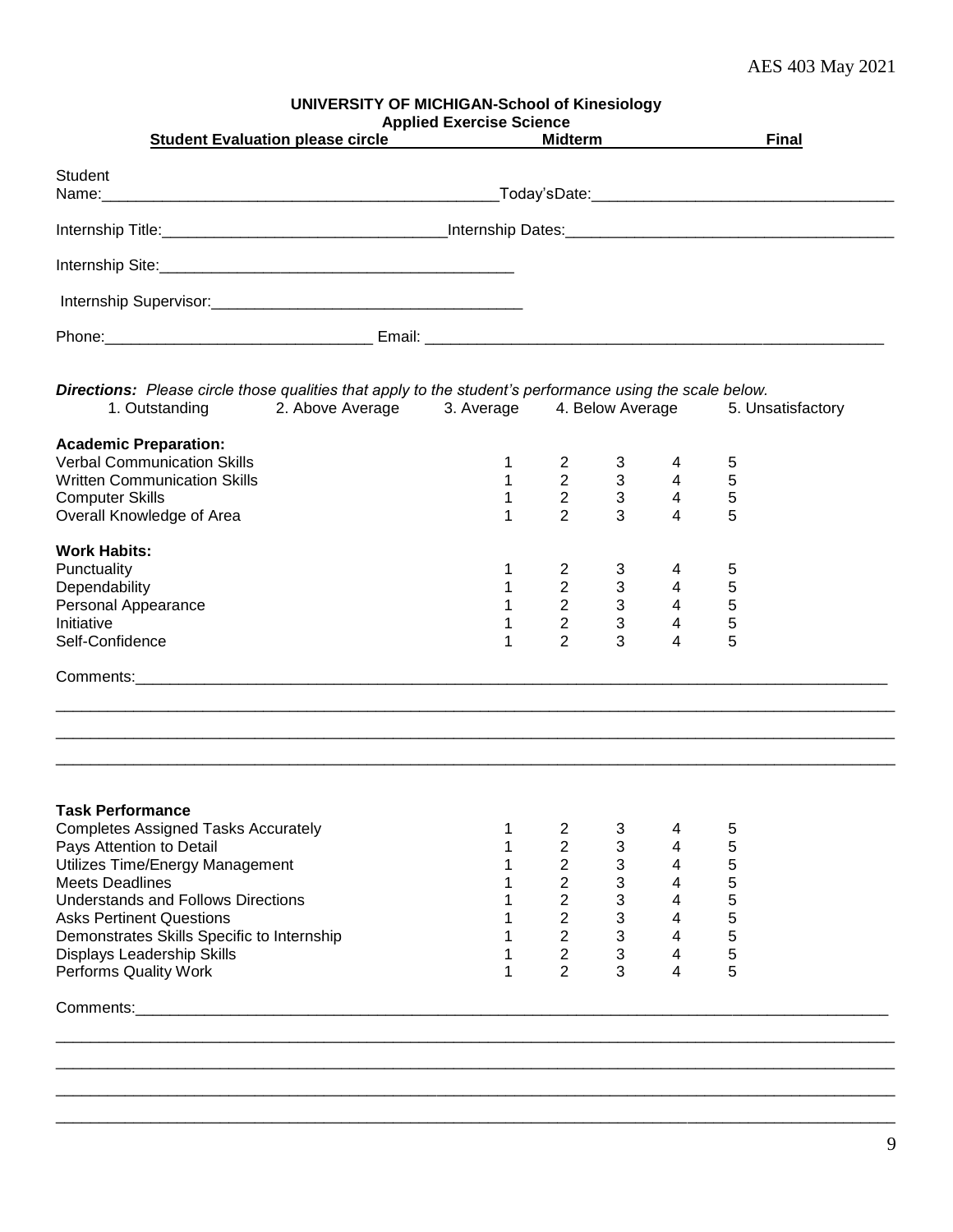| 1. Outstanding                                                                                                                                                                                                        | 2. Above Average |              | 3. Average     | 4. Below Average |   |            | AES 403 May 2021<br>5. Unsatisfactory |  |
|-----------------------------------------------------------------------------------------------------------------------------------------------------------------------------------------------------------------------|------------------|--------------|----------------|------------------|---|------------|---------------------------------------|--|
| <b>Attitude</b>                                                                                                                                                                                                       |                  |              |                |                  |   |            |                                       |  |
| Is Cooperative                                                                                                                                                                                                        |                  | 1            | $2^{\circ}$    | 3 <sup>1</sup>   | 4 | 5          |                                       |  |
| Is Responsible                                                                                                                                                                                                        |                  | $\mathbf{1}$ | $\overline{2}$ | $\mathbf{3}$     | 4 | 5          |                                       |  |
| Is Thorough                                                                                                                                                                                                           |                  | 1            | $\overline{2}$ | $\mathbf{3}$     | 4 | 5          |                                       |  |
| Desires to Learn from/                                                                                                                                                                                                |                  |              |                |                  |   |            |                                       |  |
| Contribute to Organization                                                                                                                                                                                            |                  | $\mathbf 1$  | $\overline{2}$ | $\mathbf{3}$     | 4 | 5          |                                       |  |
| Is Flexible                                                                                                                                                                                                           |                  | $\mathbf 1$  | $\overline{2}$ | $\mathbf{3}$     | 4 | $\sqrt{5}$ |                                       |  |
| Is Adaptable                                                                                                                                                                                                          |                  | $\mathbf 1$  | $\overline{2}$ | 3                | 4 | 5          |                                       |  |
| Accepts and Makes Use of                                                                                                                                                                                              |                  |              |                |                  |   |            |                                       |  |
| <b>Constructive Criticism</b>                                                                                                                                                                                         |                  | 1            | $\overline{2}$ | 3 <sup>7</sup>   | 4 | 5          |                                       |  |
| Demonstrates Interest in Profession                                                                                                                                                                                   |                  | $\mathbf{1}$ | 2              | 3                | 4 | 5          |                                       |  |
|                                                                                                                                                                                                                       |                  |              |                |                  |   |            |                                       |  |
|                                                                                                                                                                                                                       |                  |              |                |                  |   |            |                                       |  |
|                                                                                                                                                                                                                       |                  |              |                |                  |   |            |                                       |  |
|                                                                                                                                                                                                                       |                  |              |                |                  |   |            |                                       |  |
| Please give a brief description of the student's overall performance (attach an additional page if                                                                                                                    |                  |              |                |                  |   |            |                                       |  |
|                                                                                                                                                                                                                       |                  |              |                |                  |   |            |                                       |  |
|                                                                                                                                                                                                                       |                  |              |                |                  |   |            |                                       |  |
|                                                                                                                                                                                                                       |                  |              |                |                  |   |            |                                       |  |
| Internship Supervisor: Please return your completed midterm evaluation form to the AES Faculty Internship<br>Mentor.<br>Thank you for taking the time to participate in the professional development of this student. |                  |              |                |                  |   |            |                                       |  |

**Evaluations must be emailed directly from you to: Kathy Kern [klkern@umich.edu](mailto:klkern@umich.edu) Faculty Internship Mentor**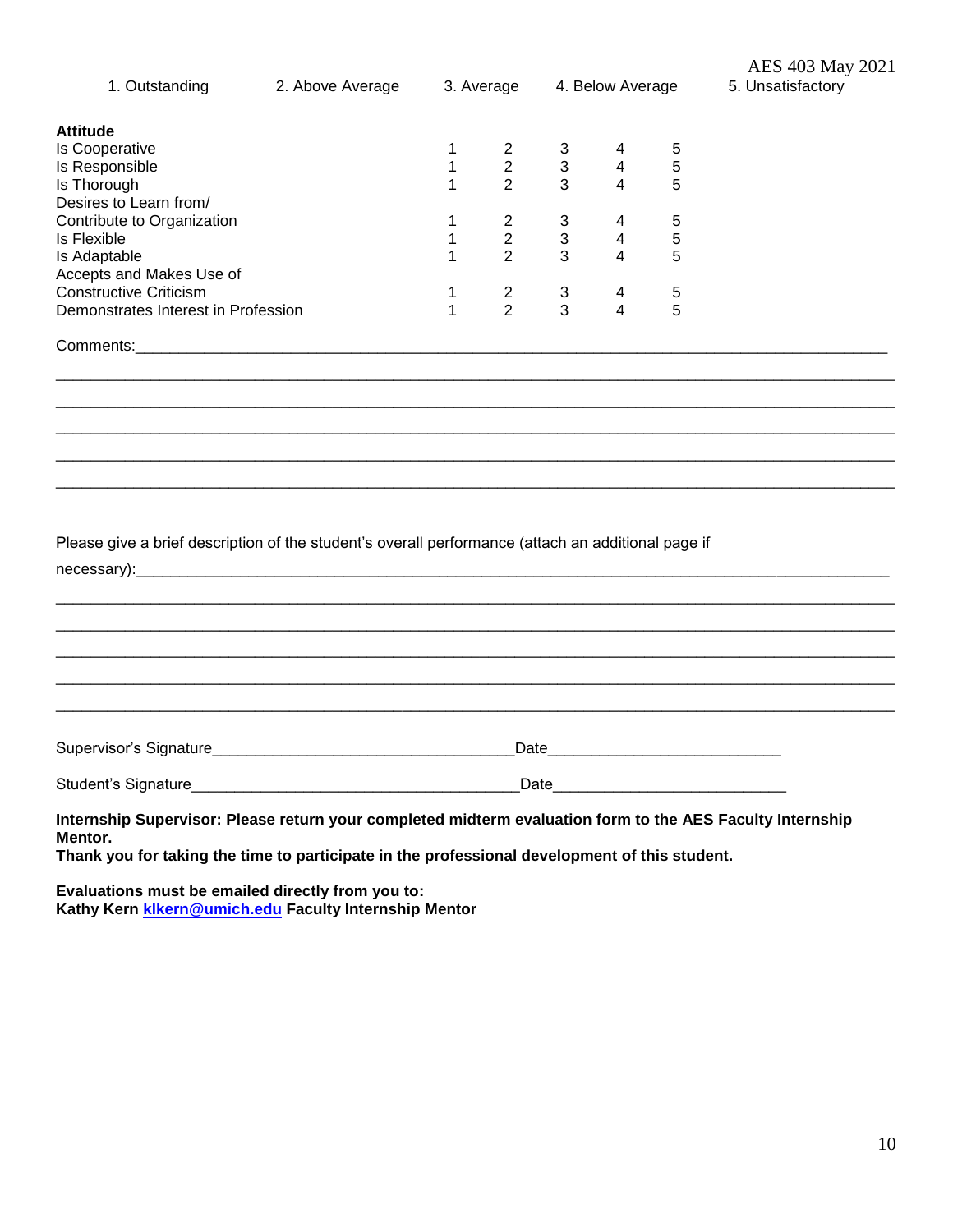# **TO BE COMPLETED BY STUDENT DURING & AFTER INTERNSHIP**

#### **All completed final student requirements should be posted to the Canvas site within one week of your internship end date.**

# **Weekly Journal**

Maintain a weekly journal during the internship. It is suggested that each Friday you record in your journal the number of hours worked that week, as well as a description of what projects/activities you participated in, and your main accomplishments for that week. Each journal entry should conclude by listing your goals for the next week. Each week's journal entry should be at least two paragraphs: Para. 1) a description of the week's activities, and Para. 2) your goals for the following week.

 **Upload the journal every week to Canvas by midnight Sunday starting the first week and ending the last week of the internship.** 

# **E-Portfolio Guidelines**

If you completed SM 217, you may add onto the e-portfolio you created for that course. This internship should be added to your internship tab; or, if you do not have one, you will need to create an "Internship" tab. You should follow the guidelines discussed in SM 217 as you design and create your description for this internship.

**If you did not take SM 217, you can create an e-portfolio to use in your future job searches. An e-portfolio should showcase your professional skills and experiences; it is not meant as a personal site, but rather for professional use. You may complete your e-portfolio using any software program you like; Wix.com is highly recommended as it is free, easy to use, and includes many professional templates from which to choose.**

Your completed portfolio should include menu tabs for the following: About Me, Resume, and Internship Experience. You may also choose to include samples of your academic work or work you completed as an intern (if you have the permission of your internship supervisor to include such work), and a Contact tab.

- Your "About Me" description should include a brief summary of your education and professional experiences; this is your elevator pitch. Keep it to a maximum of five or six concise paragraphs.
- Your resume should appear in the text box on the page. You should also upload your resume as a PDF for easy download and printing.
- Your "Internship" tab should include a description of this internship (as well as any other internships you have completed). You may also include links to work you completed as an intern, **provided you have your internship supervisor's permission to do so**. This may include written or design work.
- If you choose to include samples of your written and/or design work, you may link descriptions of each sample to a PDF of the sample.
- If you include a "Contact" tab you may include your cell phone and email (or only your email); you may also include a textbox in which typed messages are forwarded directly to an email of your choosing.

#### **If you did not complete SM217 you can upload a current copy of your resume**.

Your completed portfolio should be professional in its appearance, it may include professionally relevant pictures, and it should reflect professional writing skill and be free of typos. It is highly recommended that you have someone edit your portfolio to make sure it is well-written, free of typos, and that all links work, before you submit it to the Faculty Internship Mentor.

Your final e-portfolio must be published and the working url should be uploaded to Canvas.